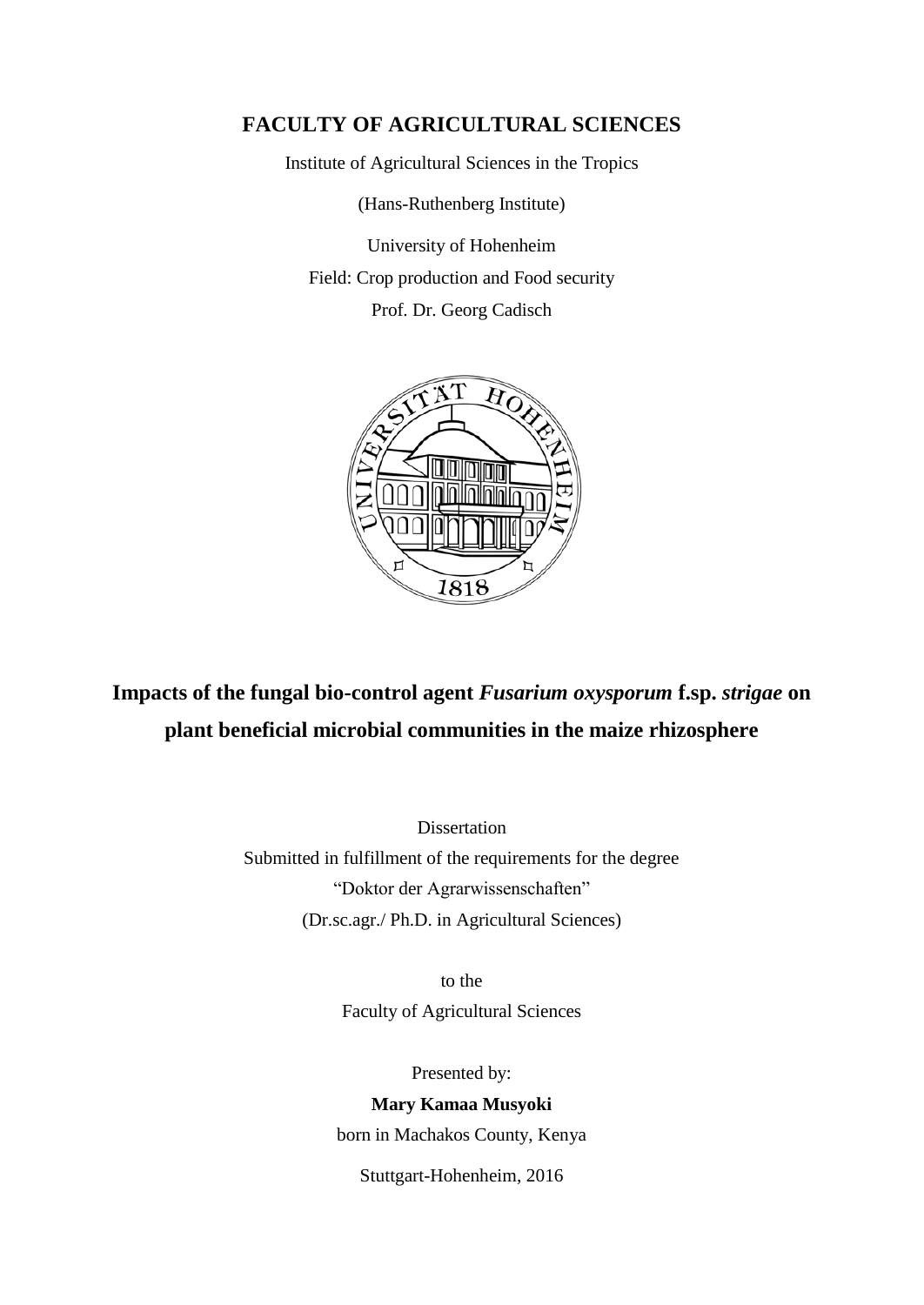## **Summary**

*Striga hermonthica* is a major threat to cereal production and food security in Sub-Saharan Africa. Integrated *Striga* management (ISM) has been proposed as one of the best options to control *Striga* weeds. Consistent with this proposal, the integration of resistant crop varieties and biological control agents (BCAs) including *Fusarium oxysporum* f.sp. *strigae* ("Foxy-2") has been proven as an effective and environmental friendly management strategy. Despite being promoted as a critical component of ISM, the use of "Foxy-2" as a *striga* BCA has thus far not been subjected to risk assessment analysis on non-target microorganisms, yet such an assessment is a prerequisite for its large-scale field application. Moreover, the use of *Striga* BCAs such as "Foxy-2" has been criticized for wide differences in their performances in *Striga* control between laboratory/greenhouse and field conditions; differences which have been attributed to variation in biotic and abiotic factors prevailing where the BCAs have been introduced. Hence, this thesis focused on determining the non-target effects of "Foxy-2" on key microorganisms involved in soil nitrogen (N) cycling (i.e., nitrification, proteolysis) in the maize rhizosphere. Specific objectives were to; 1) investigate the non-target effects of "Foxy-2" on the abundance of ammonia-oxidizing archaea (AOA) and bacteria (AOB) as well total archaea and bacteria. This was performed in a rhizobox experiment using two contrasting soils (i.e., sandy Ferric Alisol versus clayey Humic Nitisol) derived from non *Striga* infested field sites in the central highlands of Kenya (Embu and Machanga), 2) determine the extent to which soil type, crop growth (i.e., early leaf development stage (EC30), flowering (EC60) and senescence stage (EC90)) stage and seasonality (i.e. short and long rain seasons) contribute to the dynamics of abundance and structure of nitrifying prokaryotes relative to the effects of "Foxy-2" inoculation on nitrifying prokaryotes in two contrasting agro-ecological sites (Busia and Homabay) in Western Kenya, 3) develop quantitative polymerase chain reaction (qPCR) protocols for quantifying proteolytic bacteria (i.e. *npr* gene encoding neutral metalloproteases) in tropical soils, and 4) use the developed protocols to determine if "Foxy-2" has non-target effects on proteolytic bacteria abundance (qPCR) and potential enzyme activity (i.e. *npr* gene specific Suc-Ala-Ala-Phe-AMC). The methodological approach entailed a combination of rhizobox and field experiments planted with and without *Striga* seeds in combination with maize seeds coated with and without "Foxy-2". Since the study hypothesized that "Foxy-2" induces N resource competition,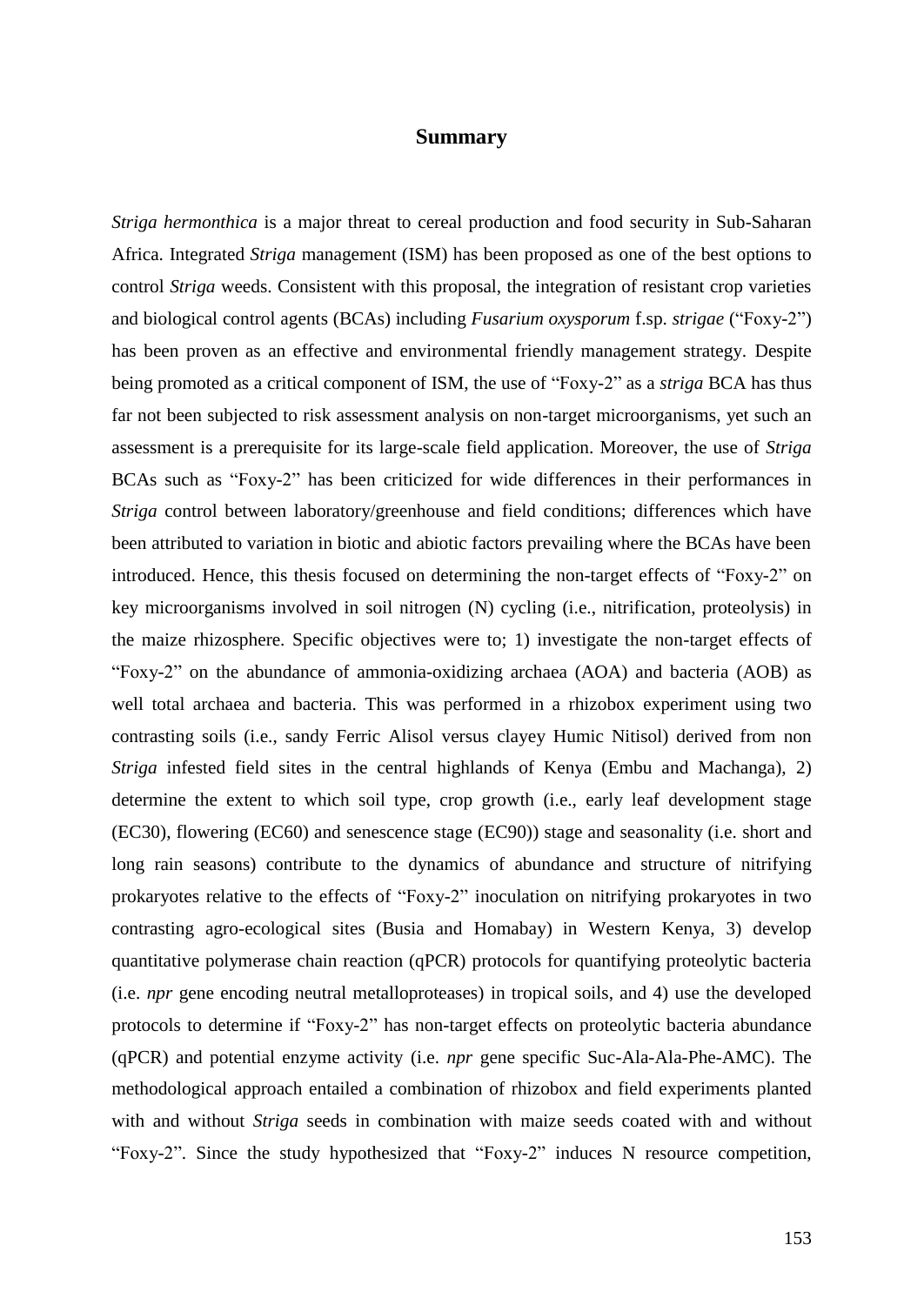consequently threatening N cycling microorganisms, an additional treatment with high quality organic input (*Tithonia diversifolia*) was added. Rhizosphere soils obtained from the experimental maize plants were subjected to molecular (i.e. qPCR) and terminal restriction fragment length polymorphism (TRFLP), biochemical (enzymatic and soil physico-chemical analysis) and statistical analysis.

The results from a rhizobox study showed that "Foxy-2" inoculation leads to an increase in the abundance of total archaea and AOA in the sandy soil but has no effect on the abundance of both micro-organisms in the clayey soil. This suggests that the effect of "Foxy-2" inoculation on nitrifying prokaryotes, particularly the archaeal community, is interactive with soil type. Moreover, AOA abundance remained stable and higher in the control treatments in the clayey soil where *Striga hermonthica* seeds had been applied without "Foxy-2" inoculation further suggesting that AOA are able to surmount nutritional resource limitations caused by the *Striga* weed.

A subsequent field based study demonstrated strong influences of soil type, crop growth stage and seasonality on the abundance and community composition of total and nitrifying prokaryotes but no major effect of "Foxy-2". This implies that these "natural" factors masked the promotive effect of "Foxy-2" on the archaeal community abundance observed in the rhizobox experiment; a phenomenon that was linked to variation in soil organic carbon content mediated by seasonality and crop growth stages.

The third part of the study, which focused on the influence of the quality of organic inputs on the abundance and community composition of proteolytic bacteria, showed that high quality organic inputs (i.e. *Tithonia diversifolia*) caused a reduction in the abundance of proteolytic bacteria. The suppressive effect of *Tithonia diversifolia* on proteolytic bacteria abundance was linked to low lignin and polyphenol composition. Based on the major finding that *Tithonia diversifolia* reduced the abundance of protoeolytic bacteria, additional investigations were carried out using the rhizobox soils from the control, "Foxy-2" and "Foxy-2" + *Tithonia diversifolia* treatments to determine if the application of "Foxy-2" and its combination with high quality inputs further depressed the abundance and potential activity of enzymes of proteolytic bacteria. "Foxy-2" showed a minor reduction effect (i.e. transitory) on the abundance of proteolytic bacteria in the sandy and clayey soils. The transient reduction in abundance *of npr* genes signified a "Foxy-2" induced competition effect on the abundance of proteolytic bacteria which was compensated for by the application of high quality organic input *Tithonia diversifolia.* The "Foxy-2" reduction effect was not reflected in the measured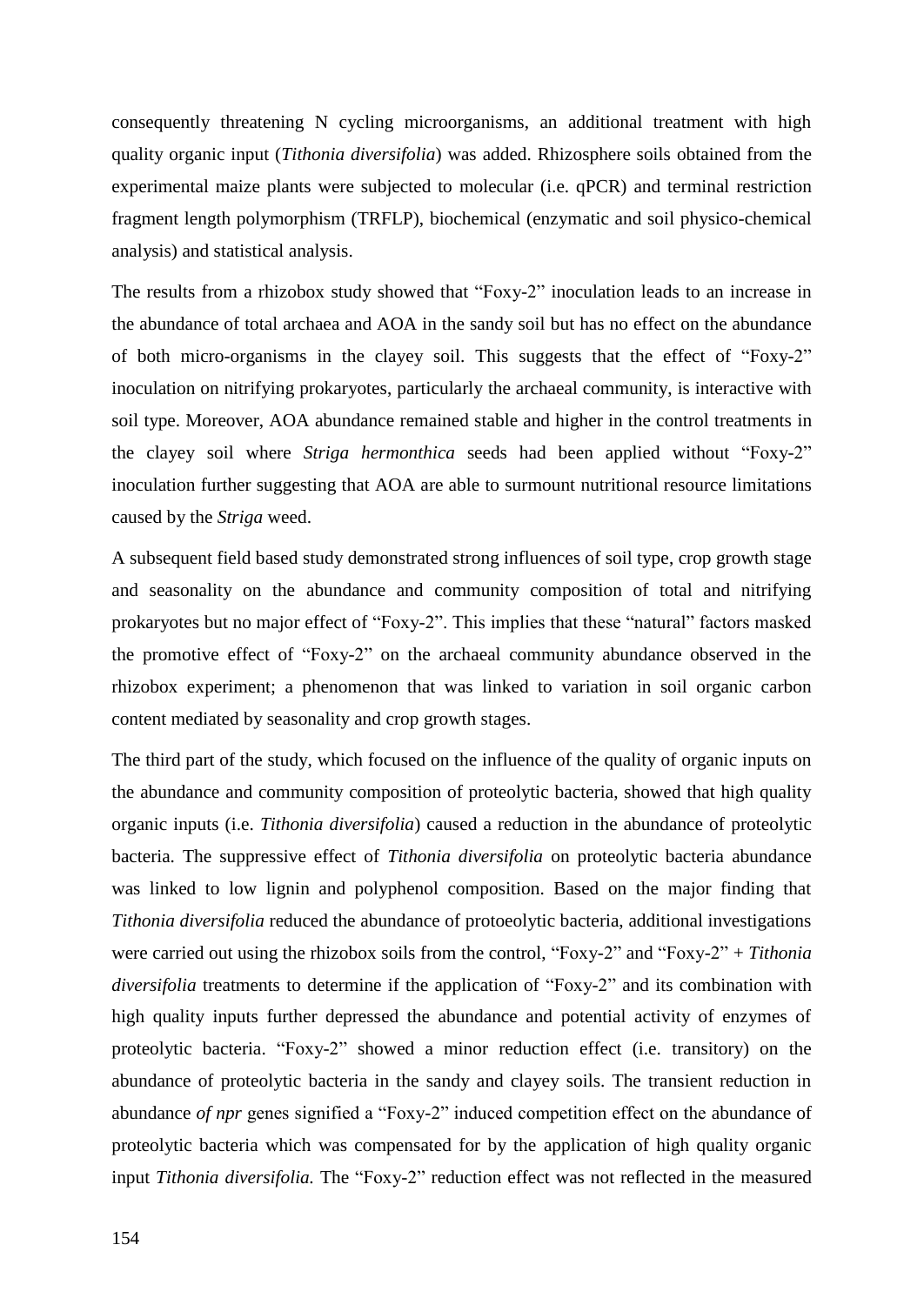potential proteolytic enzyme activity, indicating that the functionality of proteolytic bacteria was not affected by "Foxy-2" inoculation.

Overall, the PhD study showed that, "Foxy-2" is compatible with nitrifying and proteolytic prokaryotes and has no adverse non-target risks on the abundance and community composition of key genes involved in N cycling. To mask the transient reduction effects of "Foxy-2" on proteolytic bacteria abundance, combining high quality organic inputs with "Foxy-2" inoculation is recommended. The field study indicated that crop growth stage, seasonality and soil type were stronger determinants of the abundance and community structure of nitrifying prokaryotes than "Foxy-2", reinforcing the importance of considering site-specific factors in risk assessment studies. It could also be assumed that similar factors play significant roles in determining the efficacy of "Foxy-2" in *Striga* control; hence future efficacy studies should evaluate the influence of such factors. Careful examination of the interaction between BCAs and specific sites would be especially useful for improving the efficacy of *Fusarium oxysporum* f.sp. *Strigae* isolates through more research on local isolates which may be better adapted to local soil and climatic conditions than the foreign strain (Ghana isolate) used in this study. Finally, future studies should consider a wide range of microorganisms such as plant growth promoting bacteria with *Striga* suppression potential. The compatibility of such bacteria with biotic suppression potential in combination with "Foxy-2" or other strains may be helpful as they may be harnessed in the future to enhance the performance of *Striga* BCAs.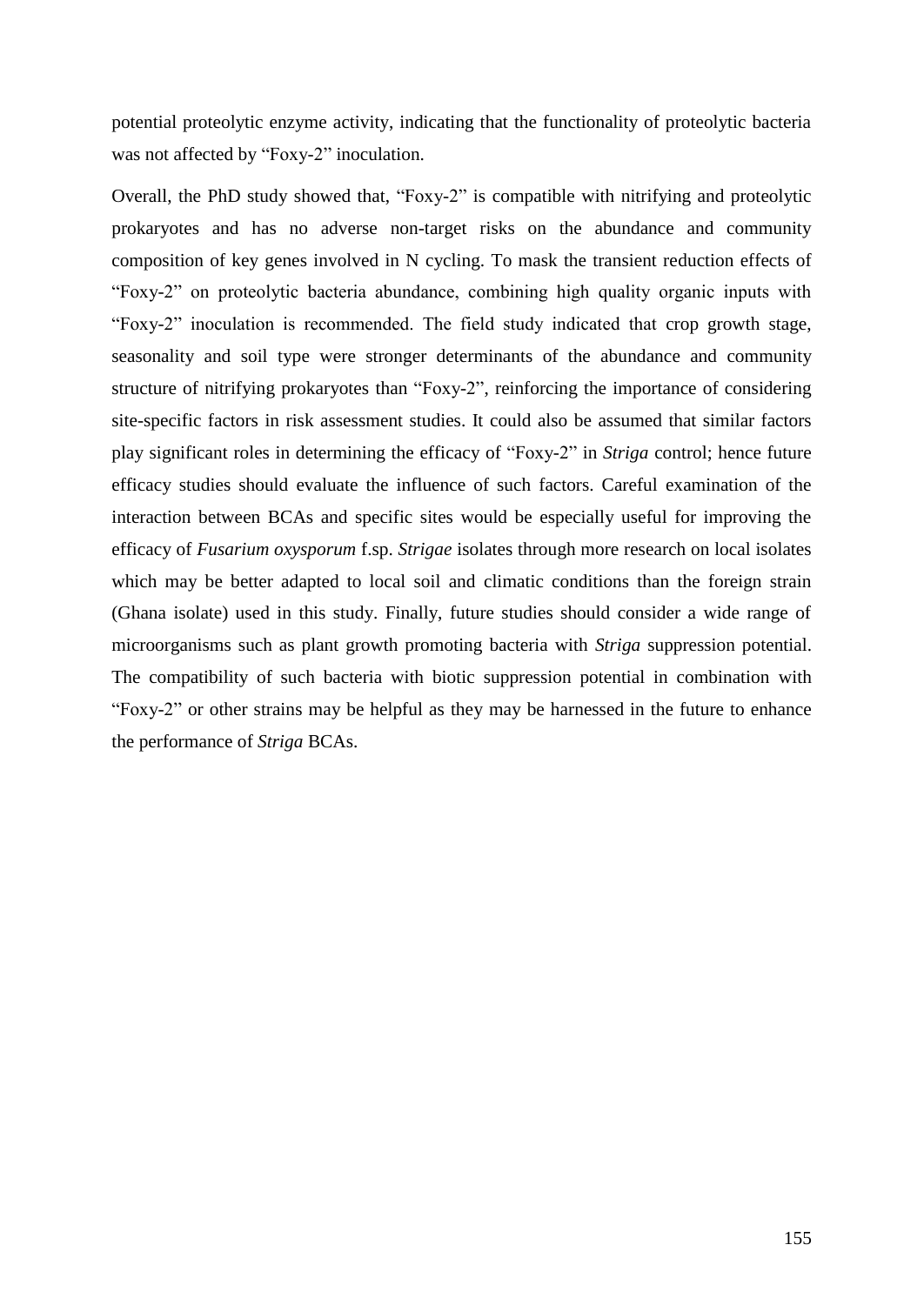## **Zusammenfassung**

*Striga hermonthica* ist ein wichtiger limitierender Faktor der Getreideproduktion und Ernährungssicherheit im subsaharischen Afrika. Die integrierte Kontrolle wird als eine der aussichtsreichsten Möglichkeiten zur Bekämpfung parasitischer Striga-Arten angesehen. Dabei hat sich die Kombination resistenter Getreidesorten und mikrobiologischer Nutzorganismen wie *Fusarium oxysporum* f. sp. *strigae* ("Foxy-2") als effiziente und umweltfreundliche Bekämpfungsstrategie bewährt. Obwohl die Anwendung von "Foxy-2" als wichtige Komponente in der integrierten *Striga*-Kontrolle propagiert wird, wurde bisher keine Risikoanalyse hinsichtlich ihrer Auswirkungen auf Nicht-Ziel-Mikroorganismen durchgeführt. Eine solche Risikoanalyse ist jedoch unabdingbar für Feldapplikationen im größeren Maßstab. Außerdem wurde ein stark variierender Wirkungsgrad von "Foxy-2" auf Striga unter Labor, Gewächshaus-und Feldbedingungen beobachtet, was auf unterschiedliche biotische und abiotische Standortfaktoren zurückzuführen ist.

Deshalb zielte die vorliegende Arbeit darauf ab mögliche Nebenwirkungen von "Foxy-2" auf Schlüsselmikroorganismen des Stickstoffkreislaufes (z.B. Nitrifikation und Proteolyse) in der Maisrhizosphäre zu bestimmen. Spezifische Ziele waren (1) mögliche Nebenwirkungen von "Foxy-2" auf die Abundanz von Ammonium-oxidierenden Archaeen (AOA) und Bakterien (AOB) sowie auf Gesamtarchaeen und -bakterien zu untersuchen. Dazu wurde ein Rhizobox-Versuch mit zwei unterschiedlichen Böden (sandiger Ferric Alisol bzw. toniger Humic Nitisol) von nicht *Striga*-infizierten Standorten im zentralen Hochland von Kenia (Embu und Machanga) angelegt; (2) Effekte von Bodeneigenschaften, Pflanzenwachstum (frühes Blattentwicklungsstadium (EC 30), Blüte (EC 60) und Seneszenz (EC 90)) und Saisonalität (kurze und lange Regenzeit) auf die Dynamik der Abundanz und Struktur von Gesellschaften nitrifizierender Prokaryoten relativ zum Effekt der Inokulation mit "Foxy-2" an zwei unterschiedlichen agrarökologischen Standorten (Busia und Homa Bay) in West-Kenia zu quantifizieren; (3) die methodische Entwicklung spezifischer Polymerasekettenreaktionen (qPCR) zur Quantifizierung proteolytischer Bakterien (z.B. neutrale Metalloproteasen kodierende *npr* Gene) in tropischen Böden; (4) Identifizierung von Nebenwirkungen von "Foxy-2" auf die Abundanz proteolytischer Bakterien (qPCR) und deren Enzymaktivität (z.B. *npr* Gen spezifische Suc-ala-Ala-Phe-AMC) mittels der neu entwickelten Methoden.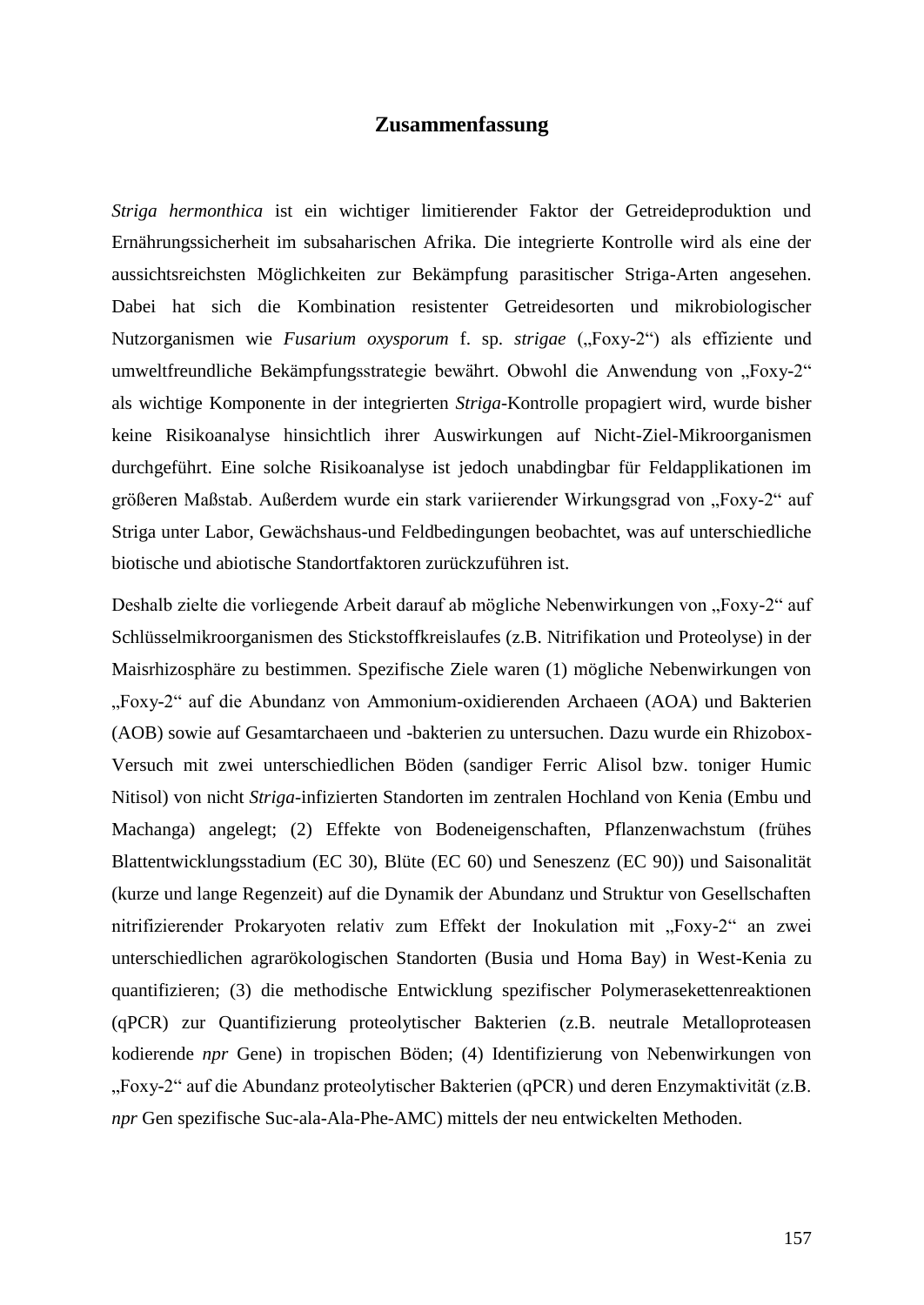Der Versuchsansatz basierte auf einer Kombination von Rhizobox- und Feldversuchen, in denen Behandlungen mit und ohne "Foxy-2" beschichtetes Maissaatgut sowie mit und ohne *Striga*-Saatgut getestet wurden. Unter der Annahme, dass "Foxy-2" N-Konkurrenz induziert und die Entwicklung N-umsetzender Mikroorganismen hemmt, wurde eine zusätzliche Behandlung mit einer leicht verfügbaren organischen N-Quelle (*Tithonia diversifolia*  Pflanzenmaterial) angesetzt. Rhizosphären-Boden der Maisversuche wurde anhand molekularer (qPCR und terminaler Restriktionsfragment-Längenpolymorphismus (TRFLP)), biochemischer (enzym-und bodenchemische Analysen) und statistischer Verfahren analysiert.

Der Rhizoboxversuch zeigte, dass "Foxy-2" Inokulation zu einem Anstieg der Abundanzen von Gesamtarchaeen und AOA im sandigen Boden, nicht jedoch im tonigen Boden führte. Demnach bestehen Wechselwirkungen zwischen Effekten von "Foxy-2" auf nitrifizierende Prokaryoten, insbesondere der Archaeengemeinschaft, und Bodentyp. Außerdem blieb die AOA Abundanz stabil und höher in den Kontrollbehandlungen des tonigen Bodens mit *Striga* ohne "Foxy-2"-Inokulation der Maissaat. Dies lässt darauf schließen, dass AOA in der Lage sind Striga-induzierten Ressourcenmangel zu überstehen.

Die anschließenden Feldversuche zeigten starken Einfluss von Bodentyp, Pflanzenentwicklungsstadium und Saisonalität, jedoch keine nennenswerten Effekte von "Foxy-2" auf die Abundanz und Struktur der Gesamt- und nitrifizierenden Prokaryotenpopulationen. Demnach überdeckten diese "natürlichen" Faktoren den im Rhizoboxversuch beobachteten stimulierenden Effekt von "Foxy-2" auf die Abundanz der Archaeengemeinschaft. Dies lässt sich durch Variabilität im organischen Bodenkohlenstoffgehalt unter Einfluss von Saisonalität und Pflanzenentwicklungsstadium erklären.

Der dritte Teil der Studie befasste sich mit dem Einfluss pflanzlicher N-Inputs auf die Abundanz und Artenzusammensetzung proteolytischer Bakterien. Leicht abbaubares Pflanzenmaterial (*Tithonia diversifolia* mit niedrigem Lignin- und Polyphenolgehalt) induzierte einen Rückgang der Abundanz proteolytischer Bakterien, was eine unterdrückende Wirkung von *Tithonia diversifolia* nahelegt. Auf diesen Ergebnissen basierend wurden weitere Rhizobox-Versuche mit Böden aus den Kontroll-, ""Foxy-2"- und "Foxy-2" + *Tithonia*-Behandlungen angelegt, um festzustellen ob "Foxy-2" in Kombination mit *Tithonia* die Abundanz und Enzymaktivität proteolytischer Bakterien zusätzlich unterdrückt. "Foxy-2" führte zu leichter (d.h. vorübergehender) Unterdrückung der Abundanz proteolytischer Bakterien im sandigen und tonigen Boden. Die vorübergehende Reduzierung der Abundanz